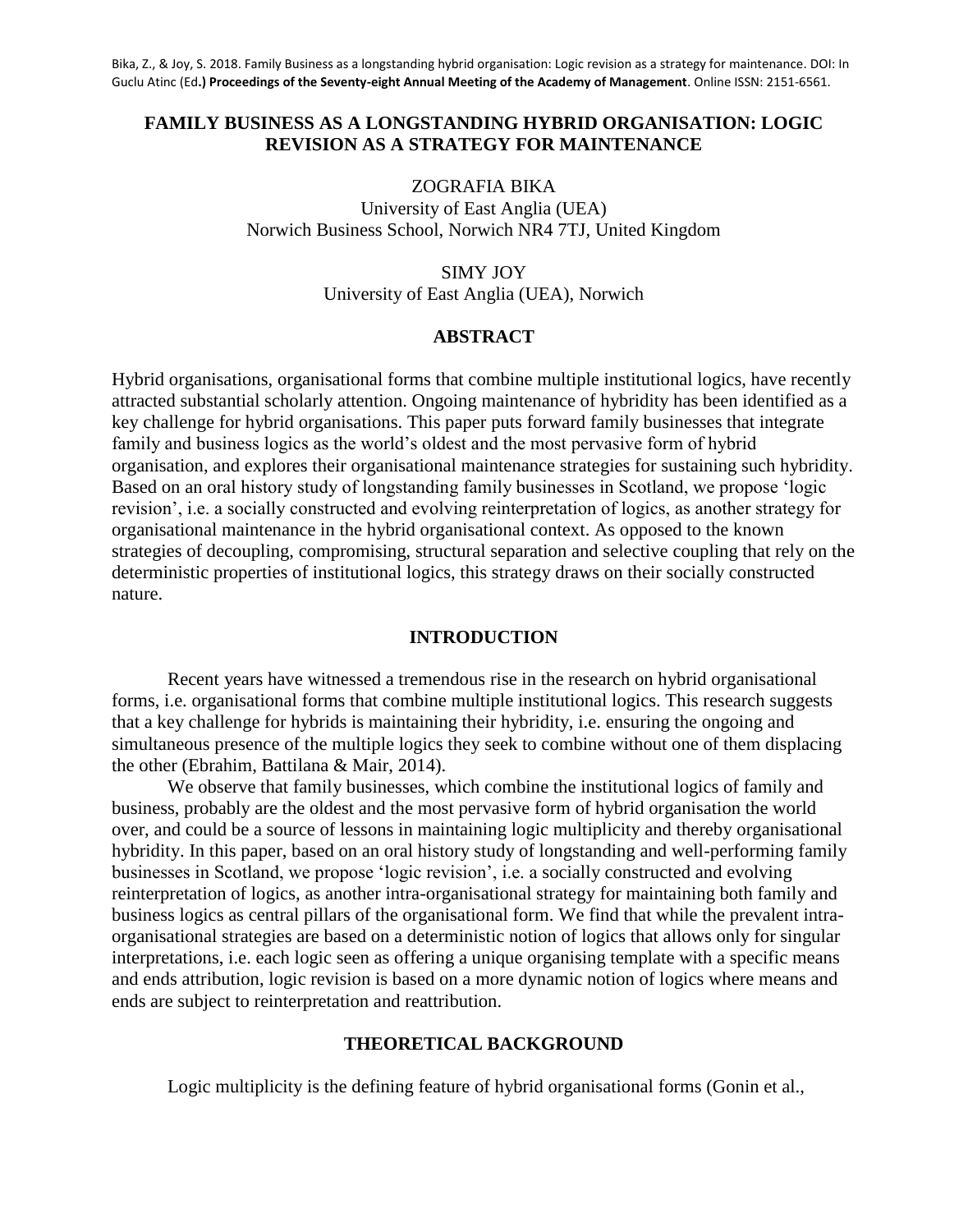2013). The incompatibility of logics that constitute the hybrid organisations is seen as a key challenge in ensuring continuing centrality of those logics in the day-to-day organisational functioning (Battilana & Dorado, 2010; Mair, Mayer & Lutz, 2015; Pachos & Santos, 2013). It is feared that the incompatibility of the ends and means prescribed by the organising templates associated with the constituent logics may not always be reconciled, leading to one of the logics growing more influential in guiding the core organisational activities, and the other increasingly being regarded irrelevant to the core and relegated to the peripheries (Besharov & Smith, 2014). Field level studies that trace historically the dynamics among competing logics have often confirmed such emergence of a single logic as the dominant one (Berman, 2012). We argue that the maintenance of the hybrid organisational form depends on the maintenance of logic multiplicity, and entails accommodating and reconciling logic incompatibilities, as well as ensuring ongoing relevance of the logics to the organisational core.

Organisational maintenance is a vastly under-theorised and under-researched area, in comparison to the creation or change of organisations and institutional orders (Lawrence & Suddaby, 2006; Scott, 2001). The notion of institutions as self-reproducing (Jepperson, 1991) renders an implicit definition of maintenance as 'simple stability or absence of change' (Lawrence & Suddaby, 2006: 234). Drawing on Oliver's (1992) work on deinstitutionalisation, Lawrence and Suddaby (2006: 217), point out that the strategic and operational environments for organisations are constantly evolving, and organisations cannot persist in contexts of such continual 'upheaval and change' unless actors engage in conscious processes for ensuring their organisations' continuity (Lawrence & Suddaby, 2006: 234). Maintenance from this perspective may be redefined as purposive acts of 'preservation and reinforcement' (Micelotta & Washington, 2013: 1139) by the incumbent actors of the institutional logics and arrangements underpinning their organisations, in order 'to neutralise potential threats' (Micelotta & Washinton, 2013: 1140), pre-empt obsolescence (Oliver, 1992), and to sustain their ongoing relevance. The emergent empirical literature on organisational maintenance stresses (on the micro-level) intra-organisational work undertaken by the actors as pivotal for maintenance (Currie et al., 2012; Dacin, Munir & Tracey, 2010; Micelotta & Washington, 2013). Lawrence and Suddaby (2006) observe that maintenance strategies broadly fall into two categories: those for preserving the symbolic and normative foundations, and those for ensuring adherence to associated practices.

We note that the literature on strategies for organisational maintenance specific to hybrid organisations has not yet come together as a coherent stream. The extant research, based primarily on social enterprises, a nascent category of hybrids (Battilana & Dorado, 2010; Ebrahim, Battilana & Mair, 2014; Mair, Mayer & Lutz, 2015; Pache & Santos, 2013), reports various strategies for maintaining intra-organisational hybridity, including decoupling (i.e. symbolic endorsement of one logic, while actually following the other logic in practice, see Meyer & Rowan, 1977), compromising (i.e. abiding to the minimum expected standards, see Oliver, 1991), structural separation (i.e. containment of logics within different parts of the organisation, by allowing various groups of organisational actors, units, departments and geographic locations to function based on different logics, see Gonin et al., 2013; Reay & Hining, 2009) and more recently, selective coupling (i.e. purposeful combining of intact elements of the symbolic systems and material practices of competing logics, see Pachos & Santos, 2013). We observe that these strategies are underpinned by a deterministic notion of institutional logics, where each logic is treated as a static template with pre-determined configurations of ends and means. They therefore may have only a limited ability to accommodate a dynamic and reflexive maintenance of institutional templates, which the organisational maintenance scholars have found essential for long-term maintenance.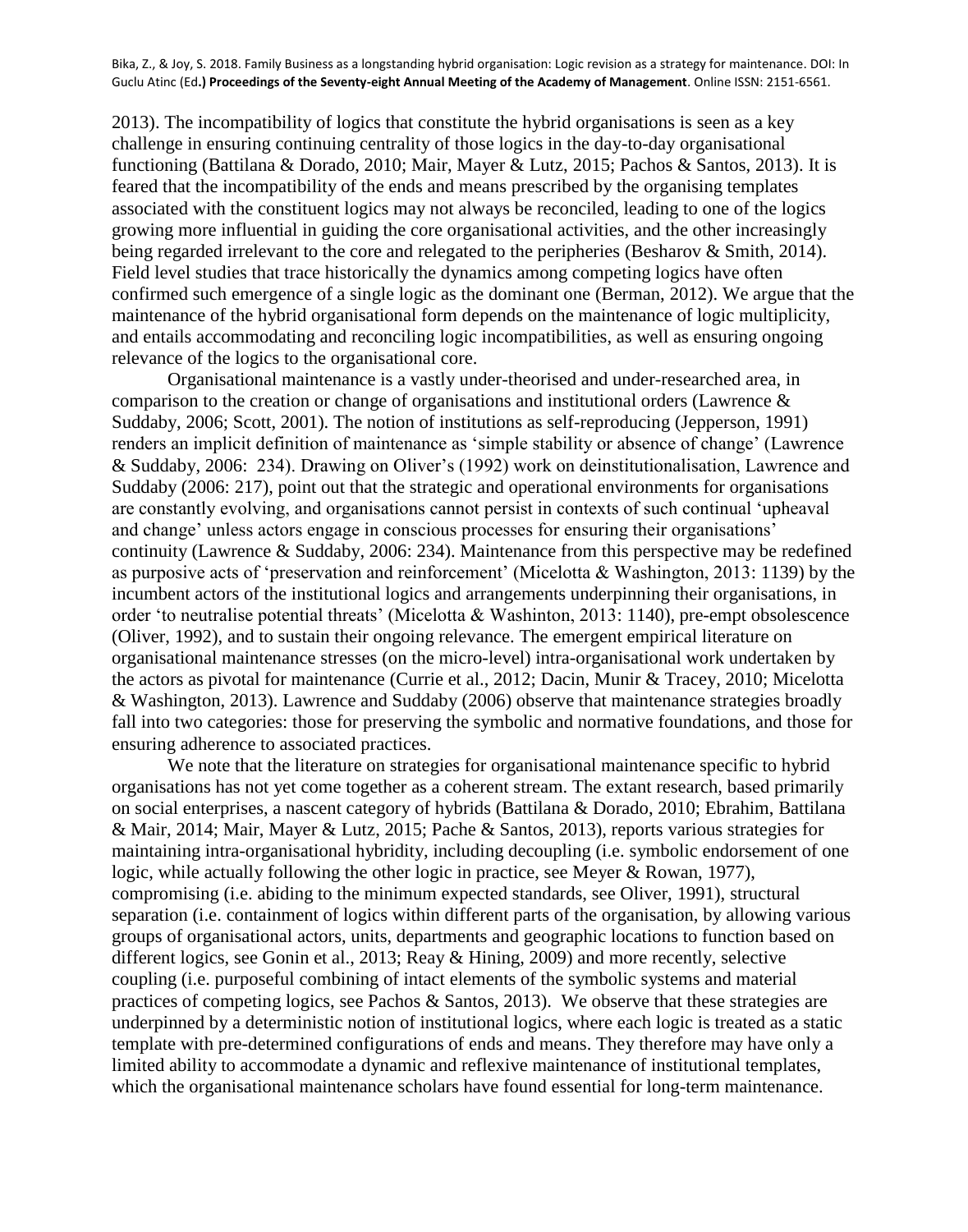### **RESEARCH METHODOLOGY**

This paper is based on 49 oral history interviews of interrelated owner-managers of longstanding and well-performing Scottish family businesses. We found this data source to be ideal for our enquiry as we regard the business family as being the central actor engaged in the preservation of logics, with owner-managers as the voice of the business family. Business families are distinguished not only "by the fact that they have tried to perpetuate a particular set of controlling ownership interests in operating family businesses" (Marcus, 1991: 77) but also attitudes, knowledge and capabilities. In this study, we approach the owner-managers as representatives of business families to gain insights of the business family perspectives on logic and organisational maintenance. Our chosen area of focus is HRM – in other words an area in the internal functioning of family businesses, where the duality of family and business logics has been widely recognised, and identified as problematic. Following Reay & Jones' (2016) recommendations for qualitatively capturing institutional logics, we adopted a "pattern-inducing technique" that involves a bottom-up, inductive approach in our analysis. Additionally, we gathered archival and other financial data (e.g. annual reports, online materials, press releases, company history books). Going back and forth between our multi-source data and the literature allowed us to rule out the possibilities of known strategies for organisational maintenance being in play in our context and uncover a new strategy and its associated processes.

### **FINDINGS**

Our analysis of how owner-managers 'inhabit' competing logics inside the family organisation and in the area of HRM, started with an analysis of the material practices, as they were the more easily identifiable aspects in the instantiations of logics. However, as we categorised the commonly described HRM practices, we noticed that owner-managers made explicit statements about 'what they did' as well as 'what they did not do'. Although at first it looked similar to selectively combining components from both logics as portrayed in the selective coupling strategy (Pachos & Santos, 2013), a deeper exploration of 'why they did/didn't follow' certain practices guided us to the belief system underlying those practices. We saw that their underlying system of symbolic structures and beliefs drew on both family and business logics, but the way they integrated these logics was far messier and complex than a mere (re)combining of intact elements (Pache & Santos, 2013). The elements of the logics were not just taken as a given, but were broken, reconstructed, reinterpreted and reattributed in this messy process, which we refer to as 'logic revision'. The choice, purpose and enactment of material practices reflected various elements of this revised belief system including the construction of actor interrelationships, goals and values.

#### **Revision of HRM Belief Systems**

In the dominant literature on the human resources in family businesses, 'family' has been the key symbolic system that was used to differentiate between the actors (Jaskiewicz et al., 2013) In this literature, 'family' is understood in the literal sense, i.e. actors who are relations of each other, and the intra-organisational actors are categorised based on family membership, i.e. family employee and non-family employee. In our analysis, we found that the literal construction of family has been revised and replaced with a symbolic construction of family, which presented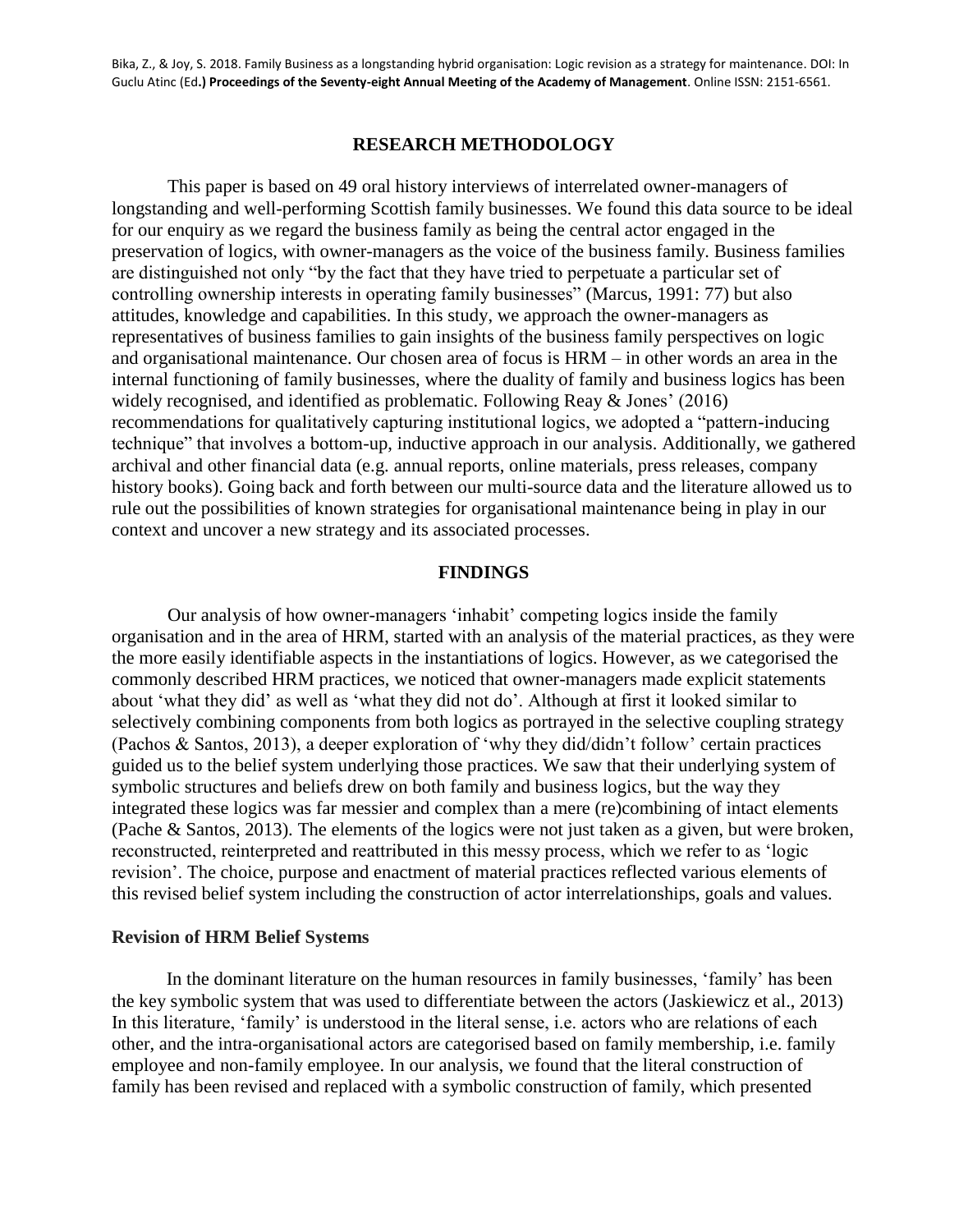employees collectively as a family. For example:

'Do I think the 300 people out there are my family? To a degree, yes, I look after them. My employees know that if you have a problem, if you have an alcohol or drugs problem, if you want to give up smoking. If you don't come to me go to one of the other managers and you tell them and they will speak to others who will get things sorted' (Albert\_M**\***Manufacturing, 3rd Generation, 270 employees).

'My hopes match those of the company's current vision which is to sustain a legacy for generations to come. It gives me great pleasure to see not only second and third generation S [owner family name] family members working within the business, but also many and 3<sup>rd</sup> generation members of staff as well' (Simon Sk\*Construction, 2<sup>nd</sup> Generation, 190 employees – Company Statement).

'I think there is that sort of expectation from employees and from the managers, that you know we'll look after you if you look after us' (Adam  $\mathcal{L}^*$ Agriculture, 3<sup>rd</sup> Generation, 40 employees).

'I have a responsibility to my employees. They are entrusting me with their careers. I've got to be sure that we're not misleading them, they know fully what opportunities lie for them, and then make sure that we give those opportunities to them and we don't cheat them' (Bill  $S^*$ Manufacturing, 2<sup>nd</sup> Generation, 67 employees)

It was noteworthy that this symbolic reconstruction of family included not only the present employees, but also extended spatially to employees' blood and marital relations, and temporally to past employees and future generations. We see this construction of the symbolic family as a departure from, and revision of the notion of family as per family logics, as in this construction the *de facto* separation between family and non-family employees was downplayed and membership in the symbolic family became consensual. We regard this as an instance of revision because there was a clear resistance against adopting the competing template of actor relationships, namely the contractual and self-interest based actor relations professed by the business logic. The revision in fact was used for reasserting the centrality of 'family', but with a different composition of membership. The conceptualisation of intra-organisational actor interrelationships focused on custodian values and stakeholder commitments as a defining goal of the revised logic.

## **New HRM Practices As Instantiations Of Revised Belief Systems**

Owner-managers emphasised the difference between 'what is done' and 'what is not done' in terms of practices, and it would seem that 'what is done' largely reflects practices showing family-care philosophy. However, taken together with 'what is not done', they show how it flows from and reinforces the reconstructed notion of employees as symbolic family. Portraying employees as part of symbolic family normalises a family-care approach to HRM. Reflecting the revised HRM belief systems, recruitment and selection focused on providing opportunities for the young, and encouraged the practices of providing summer and regular jobs to young applicants, very commonly acquaintances and employees' offspring, apprenticeship programs and even dedicated academies. Career development and progression practices consisted of providing growth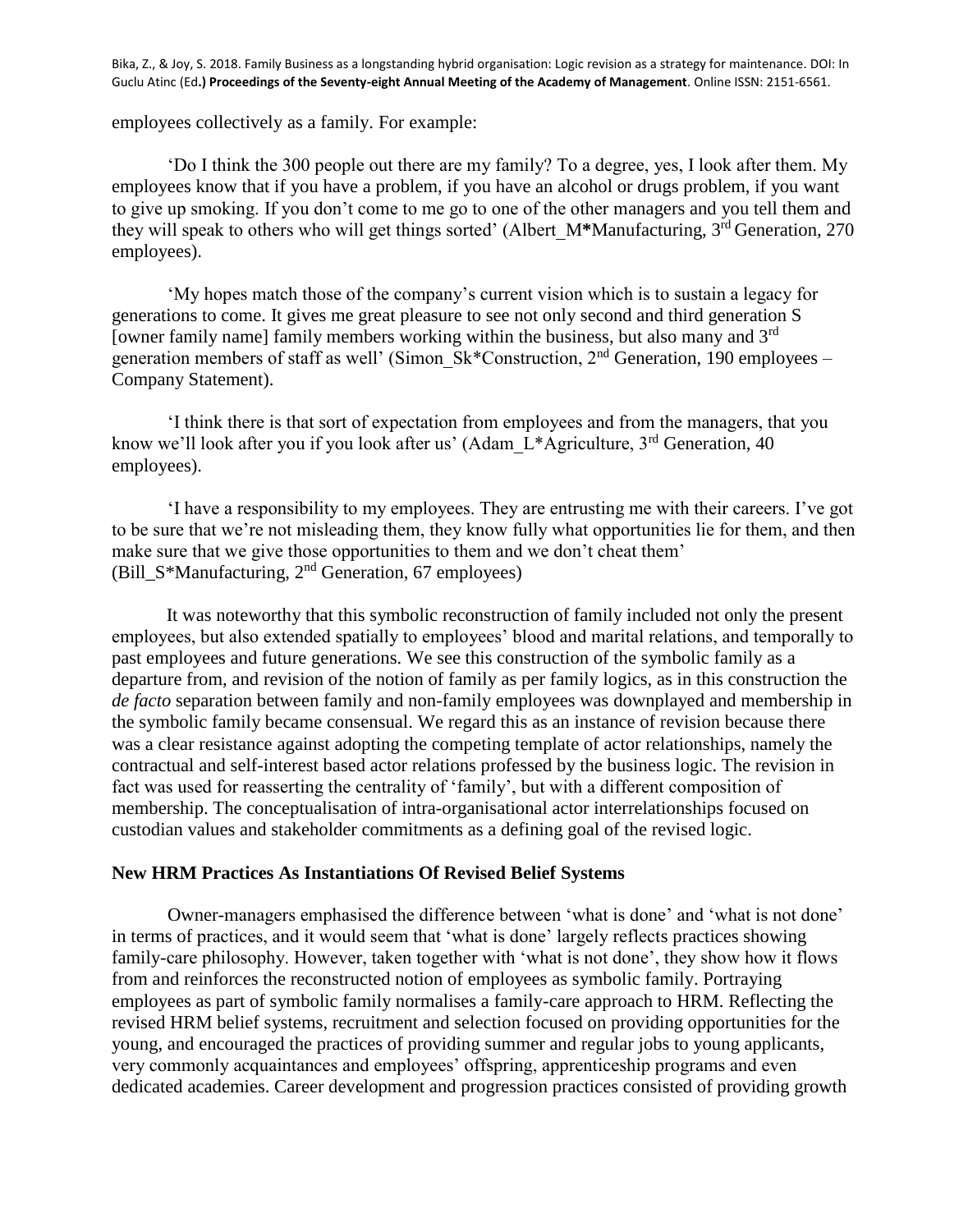opportunities to existing employees such as trusting them with greater responsibilities, funding their higher education and certifications, and being accommodative of individual career aspirations. The practices related to pay and benefits were guided by the norm of 'providing for the needs' of the employees and their families. They comprised making a fair pay for work which will also satisfy the needs of their employees' family (rather than higher pay), and subjectively disbursing benefits based on individual and family needs (rather than equitable distribution of benefits). Employee retention practices also rose from the norms of providing for the wellbeing of employees, and included HRM practices that did not involve money, such as addressing specific issues a particular employee might be facing, reassigning work in case of personal performance issues and positioning family-like work environment as superior to other work environments. Redundancy related practices were also formed around stakeholder commitments that included employees and their families. The practices around redundancy revolved around avoiding downsizing as an option as long as possible, and when it is no longer avoidable, helping the employees find alternate jobs. Retirement related practices were tied to the norm of 'looking after the old' and included providing for them over and above the statutory requirement. For example:

'Having a long-term view, trusting people and each other, being open, not embracing problems, not walking away from things, just knowing that we'll do this job and we'll do it right and if there's a problem we'll talk about it and sort it out, that we don't all stand in a circle and point to each other and say it's his fault, you know, there's no in-fighting or back-stabbing, we just work with it and get it done; it's a two-way relationship, (our staff) get something back out of it and enjoy being here, not just that they're getting paid to do a job … my father brings in new people as well, but always people who are in the same, have the same attitude; that's the way the business is run, and sometimes people will call that naive or too trusting but our performance over 40 years speaks for itself; I would hate to see that lost by trying to change the model within the business to accommodate lots of different family members into it' (Barry\_W\*Construction, 2nd Generation, 73 employees)

'... So people come here and the policy generally is to try and draft in younger people and let them come through the lab or through the plant in a modest way, learn the business and grow with the business, and whenever we have done that it has been a good outcome while it lasts. Very few people have been parachuted in to senior positions; when we have tried that it does not work' (Brian T\*Construction, 1st Generation, 55 employees).

'What I've done and I'm not embarrassed to say this is I had to ask everybody to take a 12% pay cut, my brother and I took a 100%, I have had no money in the last three months and I'm happy if I have no money for the rest of my life, as long as I make sure every one of the people are paid … My brother was the managing director, (but) I had to sack my brother and put this young boy in place because he's faster, better, sharper and came through the academy (apprentices)' (Simon\_Sk\*Construction, 2nd Generation, 190 employees).

'A lot of the tradesmen that we have, in their later years, once they can't produce to the same quantity as they used to, you know, people slow up as they get older, we'll shift them into a maintenance department so that their skills are not; everybody makes mistakes or there's always snagging on jobs to be done' (Donald O\*Construction, 3rd Generation, 623 employees).